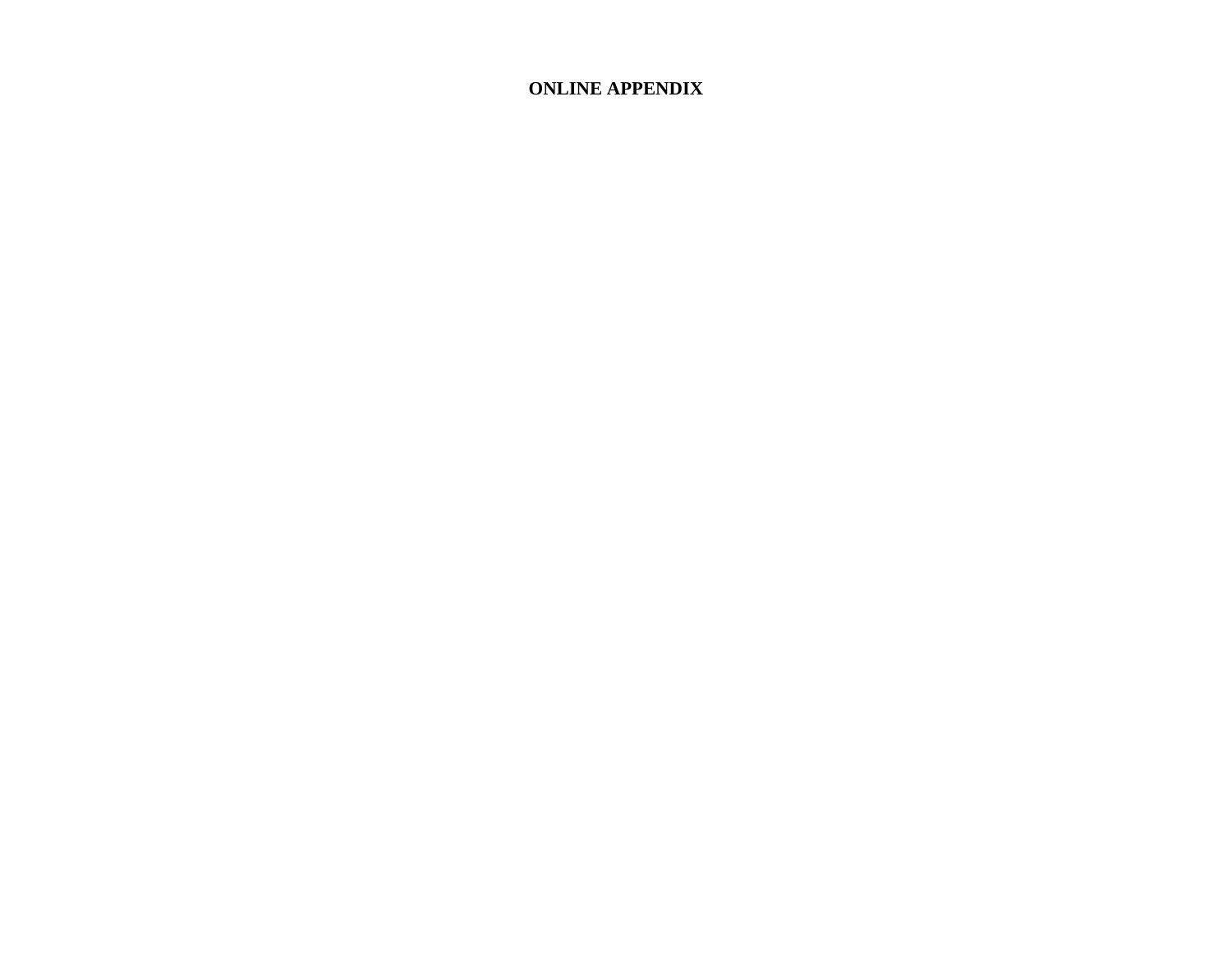## **Appendix A.** Correlation matrix for the study variables

|                |                                                   | 1      | $\overline{2}$ | 3      | $\overline{4}$ | 5      | 6      | $\overline{7}$ | 8      | 9      | 10     | 11     | 12     | 13     | 14     | 15     | 16     |
|----------------|---------------------------------------------------|--------|----------------|--------|----------------|--------|--------|----------------|--------|--------|--------|--------|--------|--------|--------|--------|--------|
| -1             | Sex <sup>a</sup>                                  |        |                |        |                |        |        |                |        |        |        |        |        |        |        |        |        |
| $\mathfrak{2}$ | Place of birth <sup>a</sup>                       | .01    |                |        |                |        |        |                |        |        |        |        |        |        |        |        |        |
| 3              | Family adversity                                  | .02    | .09            |        |                |        |        |                |        |        |        |        |        |        |        |        |        |
| 4              | <b>Abstract reasoning (Raven's Matrices)</b>      | $-.04$ | $-.07$         | $-.17$ |                |        |        |                |        |        |        |        |        |        |        |        |        |
| 5              | Grade retention in elementary school <sup>a</sup> | .07    | .15            | .19    | $-.26$         |        |        |                |        |        |        |        |        |        |        |        |        |
| 6              | Communication with parents (Age 12)               | .07    | $-.05$         | $-.08$ | $-.01$         | .02    |        |                |        |        |        |        |        |        |        |        |        |
| 7              | Parental supervision (Age 12)                     | $-15$  | $-.01$         | $-.10$ | .15            | $-.10$ | .19    |                |        |        |        |        |        |        |        |        |        |
| 8              | Conflict with parents (Age 12)                    | $-15$  | $-.01$         | .09    | $-.07$         | $-.02$ | $-.40$ | $-.13$         |        |        |        |        |        |        |        |        |        |
| 9              | Peer deviancy (Age 12)                            | .08    | $-.01$         | .08    | $-.13$         | .07    | $-.18$ | $-.31$         | .24    |        |        |        |        |        |        |        |        |
| 10             | Peer academic disengagement (Age 12)              | .13    | .03            | .16    | $-.18$         | .24    | $-.09$ | $-.28$         | .12    | .42    |        |        |        |        |        |        |        |
| 11             | School achievement (Age 12)                       | $-.07$ | .01            | $-.27$ | .46            | $-.23$ | .08    | .21            | $-.19$ | $-.17$ | $-.27$ |        |        |        |        |        |        |
| 12             | School engagement (Age 12)                        | $-.13$ | .06            | $-.11$ | .09            | $-.03$ | .33    | .30            | $-.31$ | $-.33$ | $-.22$ | .21    |        |        |        |        |        |
| 13             | Drug use (Age 12)                                 | .04    | .00            | .12    | $-.11$         | .07    | $-.17$ | $-.27$         | .22    | .50    | .36    | $-.14$ | $-.32$ |        |        |        |        |
| 14             | Delinquency (Age 12)                              | .19    | .00            | .12    | $-14$          | .10    | $-.20$ | $-.29$         | .17    | .45    | .42    | $-.16$ | $-.36$ | .65    |        |        |        |
| 15             | Social anxiety (Age 12)                           | $-.28$ | .02            | .05    | $-.04$         | $-.01$ | $-.13$ | .11            | .23    | .00    | $-.01$ | $-.13$ | .05    | .03    | .01    |        |        |
| 16             | Depressive symptoms (Age 12)                      | $-14$  | .01            | .14    | $-.12$         | .03    | $-.35$ | $-.15$         | .38    | .24    | .19    | $-.18$ | $-.23$ | .33    | .34    | .40    |        |
| 17             | Victimization (Age 13)                            | .13    | .03            | .06    | $-.12$         | .08    | $-.12$ | $-.13$         | .16    | .18    | .14    | $-.10$ | $-.13$ | .17    | .23    | .12    | .28    |
| 18             | Witnessing total violence (Age 13)                | .09    | .03            | .08    | $-.08$         | .05    | $-.08$ | $-.13$         | .16    | .22    | .12    | $-.06$ | $-.19$ | .16    | .20    | .06    | .21    |
| 19             | Witnessing covert violence (Age 13)               | .06    | .03            | .04    | $-.06$         | .04    | $-.05$ | $-.09$         | .08    | .16    | .06    | $-.03$ | $-.12$ | .09    | .14    | .04    | .13    |
| 20             | Witnessing minor violence (Age 13)                | .00    | .01            | .07    | .01            | $-.01$ | $-.08$ | $-.05$         | .20    | .14    | .04    | .00    | $-.16$ | .11    | .10    | .11    | .22    |
| 21             | Witnessing major violence (Age 13)                | .16    | .05            | .08    | $-.14$         | .11    | $-.07$ | $-.18$         | .10    | .24    | .19    | $-.12$ | $-.19$ | .19    | .27    | $-.01$ | .15    |
| 22             | School achievement (Age 15)                       | $-13$  | .02            | $-.18$ | .31            | $-.18$ | .02    | .17            | $-.10$ | $-.13$ | $-.18$ | .54    | .15    | $-.09$ | $-.11$ | $-.03$ | $-.07$ |
| 23             | School engagement (Age 15)                        | $-.20$ | .06            | $-.07$ | .07            | .02    | .17    | .17            | $-.20$ | $-.18$ | $-.09$ | .15    | .43    | $-.13$ | $-.14$ | .06    | $-.07$ |
| 24             | Drug use (Age 15)                                 | .09    | $-.06$         | .05    | $-.08$         | $-.02$ | $-.05$ | $-.20$         | .16    | .29    | .11    | $-13$  | $-.18$ | .30    | .20    | .00.   | .14    |
| 25             | Delinquency (Age 15)                              | .27    | .01            | .04    | $-.12$         | .07    | $-.04$ | $-.15$         | .07    | .18    | .13    | $-.14$ | $-14$  | .20    | .26    | $-.07$ | .09    |
| 26             | Social anxiety (Age 15)                           | $-.30$ | .01            | $-.02$ | .04            | $-.03$ | $-.03$ | .10            | .09    | $-.06$ | $-.07$ | .07    | .10    | $-.04$ | $-.08$ | .42    | .13    |
| 27             | Depressive symptoms (Age 15)                      | $-.11$ | .01            | .07    | $-.06$         | $-.01$ | $-.12$ | $-.05$         | .14    | .11    | .06    | $-.06$ | $-.08$ | .10    | .10    | .19    | .27    |

Significant correlations (p<.05) in bold. Males, children born outside of Canada, who experienced grade retention, or dropped out were coded as 1.